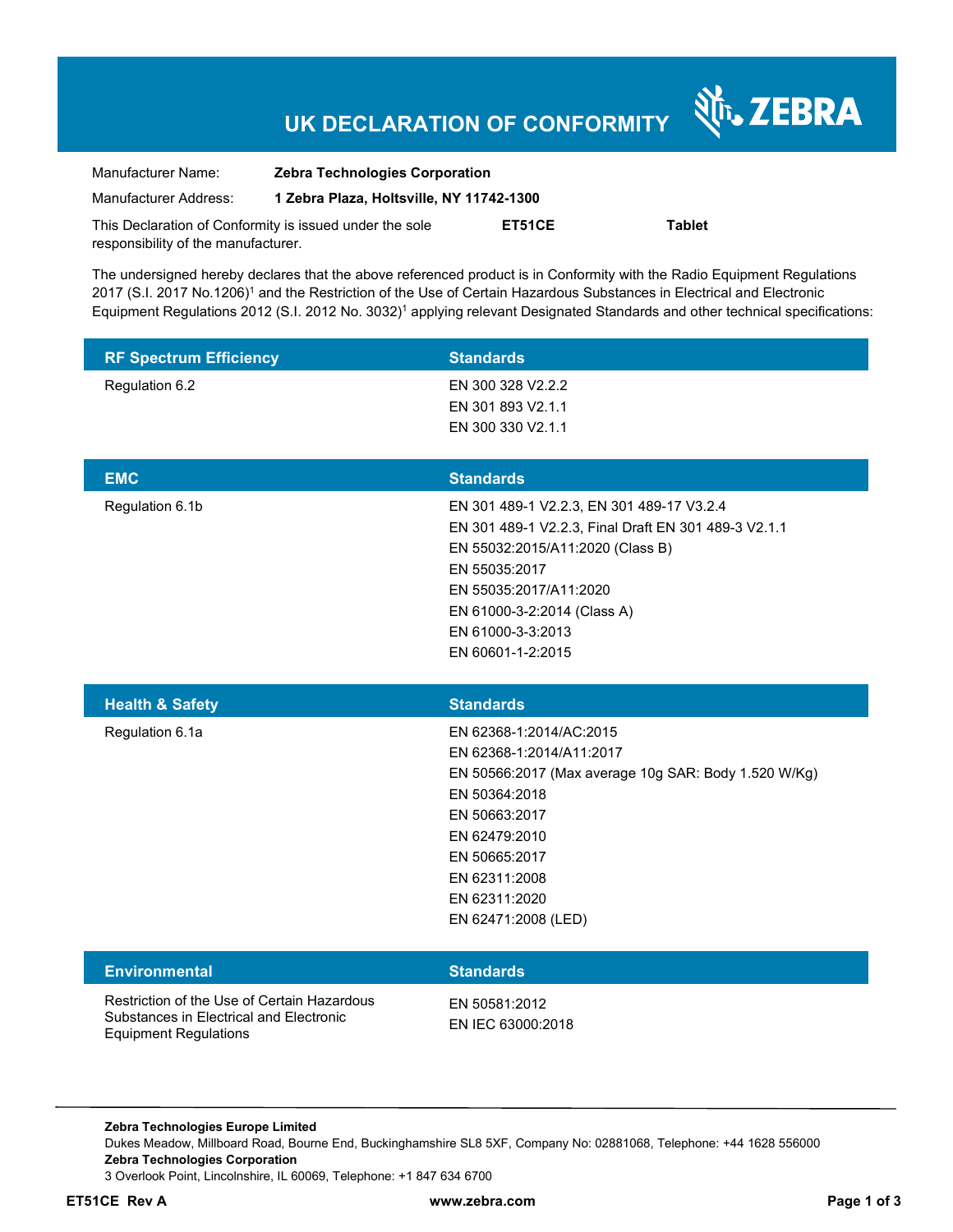# **UK DECLARATION OF CONFORMITY**



With regard to the Radio Equipment Regulations 2017 (S.I. 2017 No.1206)<sup>1</sup>, the conformity assessment procedure referred to in regulation 41(4)(a) and detailed in Schedule 2 has been followed.

 $^{\rm 1}$  As amended by applicable EU withdrawal legislation implemented at the time of issuing this declaration

### **Signed on behalf of Zebra Technologies Corporation**

*(Signature of authorized person)* Marco Belli Rev: A Sr. Manager, Regulatory **Date: 17 March 2021** Place: Bourne End, UK